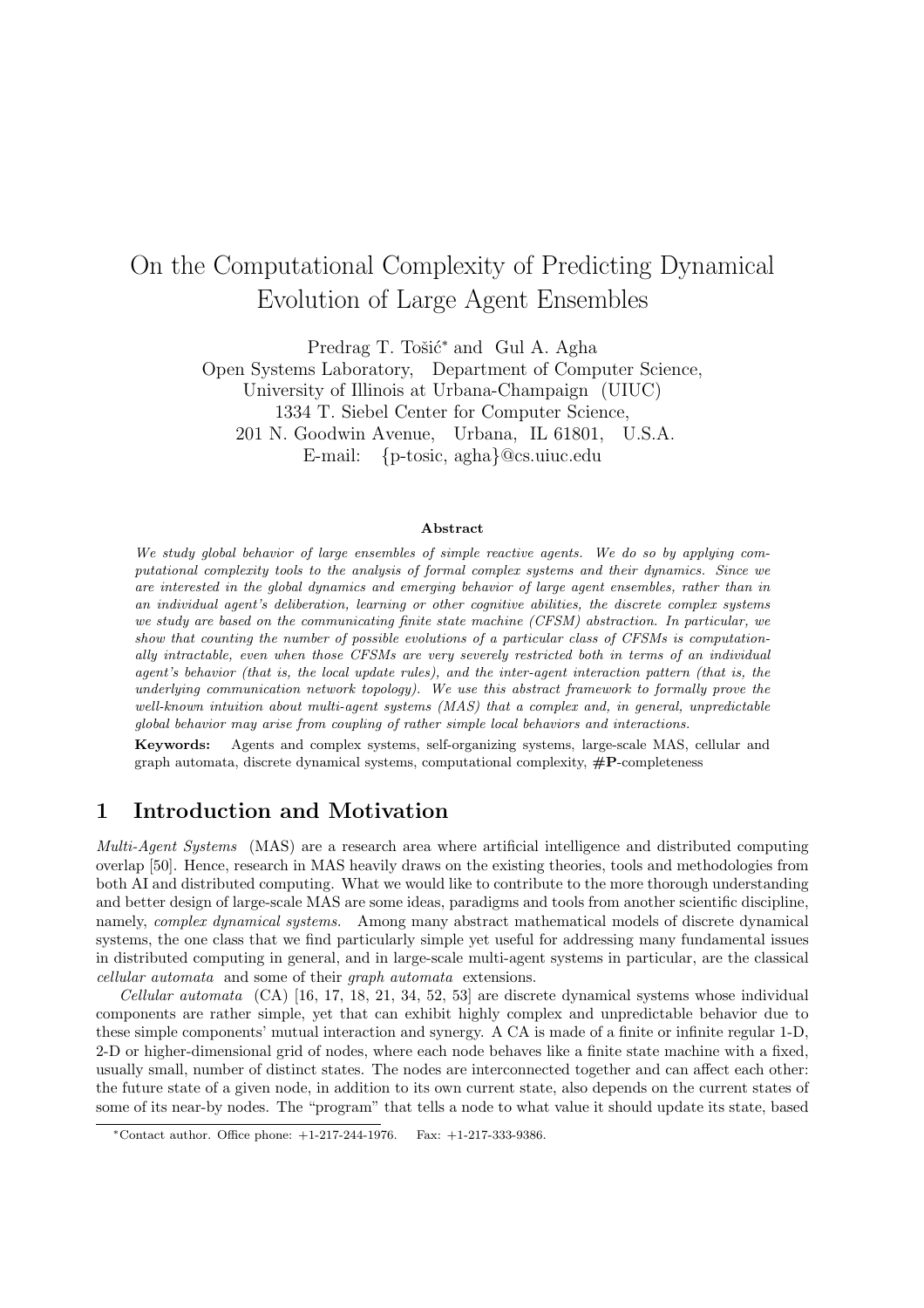on the states of these neighboring nodes, is deterministic and fixed; it is called the local update rule. All the CA nodes update (i) synchronously in parallel with each other, and (ii) according to the same update rule.

What are the important properties of the large-scale distributed computational and communication systems in general, and MAS in particular, that can be adequately captured by the CA-like models? Let's consider a cellular automaton from the distributed computing and multi-agent system perspectives. Studying global dynamics of a CA then translates into an exploration of the global behavior of a multiagent system when (i) the individual agent behaviors are fixed, (ii) the pattern of multi-agent interaction ("network topology") is fixed, and (iii) both the individual agent behaviors and the interaction patterns among the agents are uniform (that is, *homogeneous*) across the entire system. In particular, CA and other related models capture the important distributed and multi-agent systems' properties of locality of interaction among the agents, and of the bounded speed of information and impact propagation. However, CA-like models do not allow for an individual agent's deliberation or adaptation of any sort; the individual agents are strictly reactive, and are also characterized by a fixed, nonadaptive behavior. Instead, the focus of such models is on various emergent properties at the level of agent ensembles.

Several modifications of the basic CA model along different dimensions can be argued to provide appropriate abstractions for the large-scale distributed computing and, in particular, for the large-scale MAS made of simple reactive, autonomously executing agents. We identify the following four as the most important:

- heterogeneity of the cellular/graph automata in terms of (i) the individual agent behaviors and (ii) the inter-agent interaction pattern, in contrast to the strict *homogeneity* of the classical CA in both these respects;

- model of inter-agent communication insofar as whether the agents locally compute synchronously or asynchronously, and whether they interact with one another synchronously or asynchronously;

- *adaptability* of the individual agents, i.e., are these agents capable of *dynamically changing their* behavior via, e.g., reinforcement learning, or are their individual behaviors fixed once the state of their environment is specified;

- dynamic changes of the MAS network topology, that would be captured by allowing the underlying cellular space of a cellular or graph automaton to change as a function of time.

Of the outlined four dimensions along which the classical CA can be readily generalized, this paper will focus on the first. In particular, we will study a particular class of models of communicating finite state machines (CFSMs) as an abstraction of a MAS made of simplistic, reactive agents, in which (i) different agents are allowed to behave differently from one another, and (ii) the interaction (i.e., communication) pattern among the agents is allowed to be irregular.

### 1.1 Paper Outline

We study in this work certain classes of CFSM-based *graph automata* that we find to be a useful abstraction of various multi-agent systems made of reactive agents, and a sufficiently general theoretical model for the agent-based simulation of a broad variety of physical, computational, and socio-technical distributed infrastructures  $[3, 12]$ . In this work, as well as several other related papers (e.g.,  $[4, 5, 6, 7, 8, 9, 10, 33, 44,$ 45, 46]), the general approach is to study various configuration space properties of such graph automata.

We specifically focus herewith on determining how many configurations of certain kinds such graph automata have, and how hard are the computational problems of enumerating those configurations. The main contributions of our work are as follows. We prove that *exactly enumerating* the number of *fixed point* configurations in two related classes of graph automata, called Sequential and Synchronous Dynamical Systems, is computationally intractable, even when (i) such a discrete dynamical system is defined over a graph that is regular, bipartite, and uniformly sparse, and (ii) each node of a given graph automaton is required to update its state according to a symmetric Boolean function.

The rest of the paper is organized as follows. Section 2 is devoted to the necessary preliminaries about the models that we study, namely, the sequential and synchronous dynamical systems. Some related work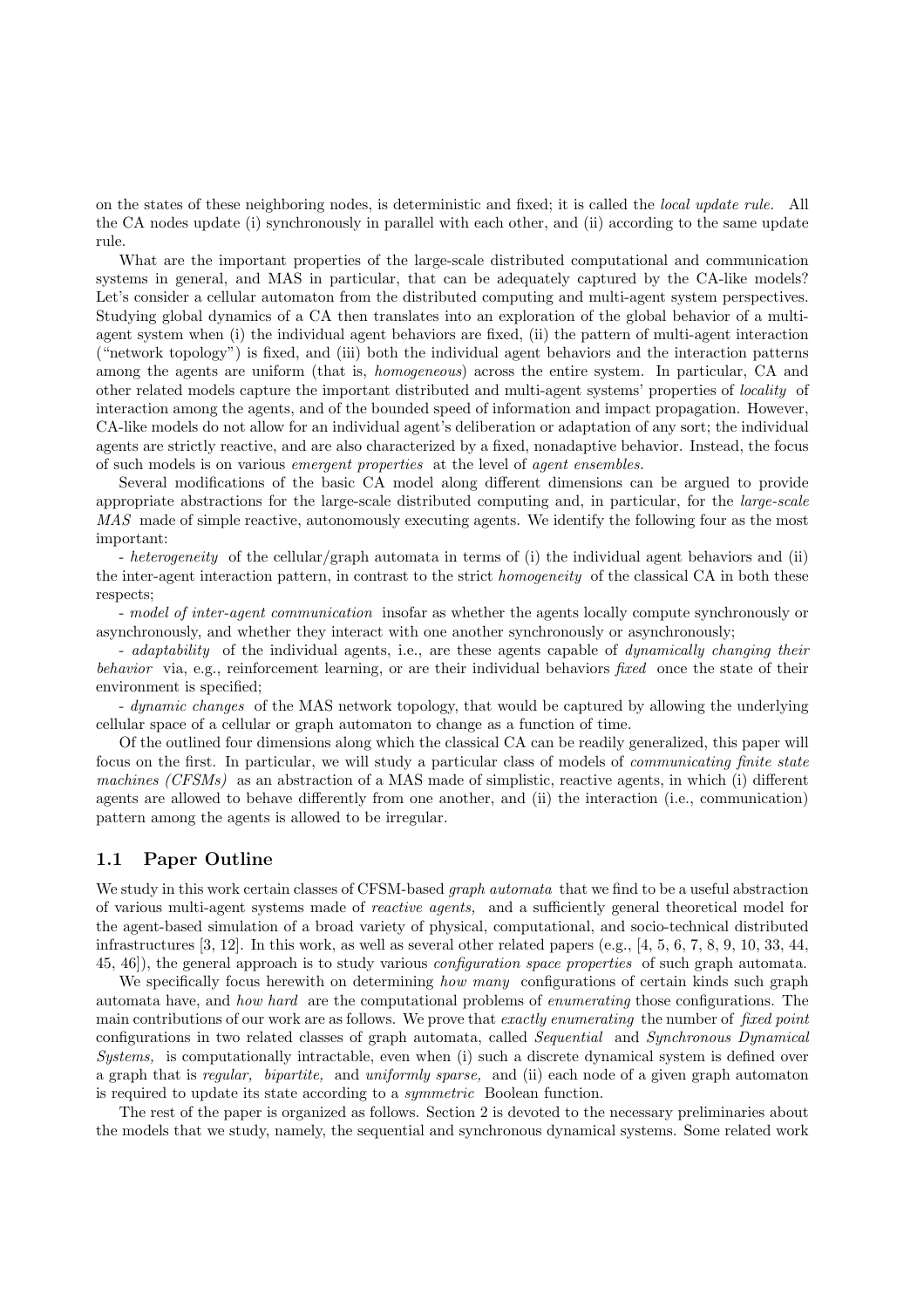is briefly reviewed in Section 3. Our results on the hardness of enumerating fixed points,<sup>1</sup> and therefore different possible dynamical evolutions, of the CFSM models of interest are presented in Section 4. The paper summary is given in Section 5.

# 2 Preliminaries

In this section, we define the graph automata models studied in this paper, and their configuration space properties. Sequential Dynamical Systems (SDSs) were proposed in [9, 10, 11] as an abstract model for computer simulations. This model has been subsequently successfully applied in the development of simulations of the large-scale socio-technical systems, such as, for example, the TRANSIMS project at the Los Alamos National Laboratory [12].

**Definition 2.1.** A Sequential Dynamical System (SDS) S is an ordered triple  $(G, F, \Pi)$ , with the following components:

- 1.  $G(V, E)$  is a connected undirected graph without multi-edges or self-loops.  $G = G_{\mathcal{S}}$  is referred to as the underlying graph of  $S$ .
- 2. Each node is characterized by its state. The state of a node  $v_i$ , denoted by  $s_i$ , takes on a value from some finite domain, D. In this paper, we shall focus on  $\mathcal{D} = \{0,1\}$ . We use  $d_i$  to denote the degree of the node  $v_i$ . Each node  $v_i$  has an associated node update rule  $f_i: \mathcal{D}^{d_i+1} \to \mathcal{D}$ , for  $1 \leq i \leq n$ . We also refer to  $f_i$  as the local transition function. The inputs to  $f_i$  are  $s_i$  and the current states of the neighbors of  $v_i$ . We use  $F = F_S$  to denote the global map of S, obtained by appropriately composing together all the local update rules  $f_i$ ,  $i = 1, ..., n$ .
- 3. Finally,  $\Pi$  is a permutation of  $V = \{v_1, v_2, \ldots, v_n\}$  specifying the order in which the nodes update their states using their local transition functions. Alternatively, Π can be envisioned as a total ordering on the set of nodes V. In particular, we can view the global map as a sequential composition of the local actions of each  $f_i$  on the respective state  $s_i$ , where the node states are updated according to the order  $\Pi$ ; that is,  $F_{\mathcal{S}} = (f_{\Pi^{-1}(v_1)}, f_{\Pi^{-1}(v_2)}, \dots, f_{\Pi^{-1}(v_n)}).$

The nodes are processed in the sequential order specified by the permutation Π. The processing associated with a node consists of computing the new value of its state according to the node's update function, and changing its state to this new value.

Most of the early work on sequential dynamical systems has focused primarily on the SDSs with symmetric Boolean functions as the node update rules  $[3, 4, 5, 6, 8, 9, 10]$ . By symmetric is meant that the future state of a node does not depend on the order in which the input values of this node's neighbors are specified. Instead, the future state depends only on  $\Sigma_{j\in N(i)} x_j$  (where  $N(i)$  stands for the *extended neighborhood* of a given node,  $v_i$ , that includes the node  $v_i$  itself), i.e., on how many of the node's neighbors are currently in the state 1. Thus symmetric Boolean SDSs correspond to the totalistic (Boolean) cellular automata of Wolfram (see, e.g., [52, 53]).

The assumption about *symmetric* Boolean functions can be easily relaxed to yield more general SDSs. We give special attention to the symmetry condition for two reasons. First, our computational complexity theoretic lower bounds for such SDSs imply stronger lower bounds for determining the corresponding configuration space properties<sup>2</sup> of the more general classes of graph automata and communicating finite state machines (CFSMs). Second, symmetry provides one possible way to model the mean field effects used in statistical physics and studies of other large-scale systems. A similar assumption is made in [13].

**Definition 2.2.** A Synchronous Dynamical System (SyDS) is an SDS without the node permutation. In an SyDS, at each discrete time step, all the nodes perfectly synchronously in parallel compute and update their state values.

<sup>&</sup>lt;sup>1</sup>Fixed point configurations of a sequential or a synchronous dynamical system will be defined in Section 2.

 $2$ Configuration spaces of sequential and synchronous dynamical systems will be defined in subsection 2.1.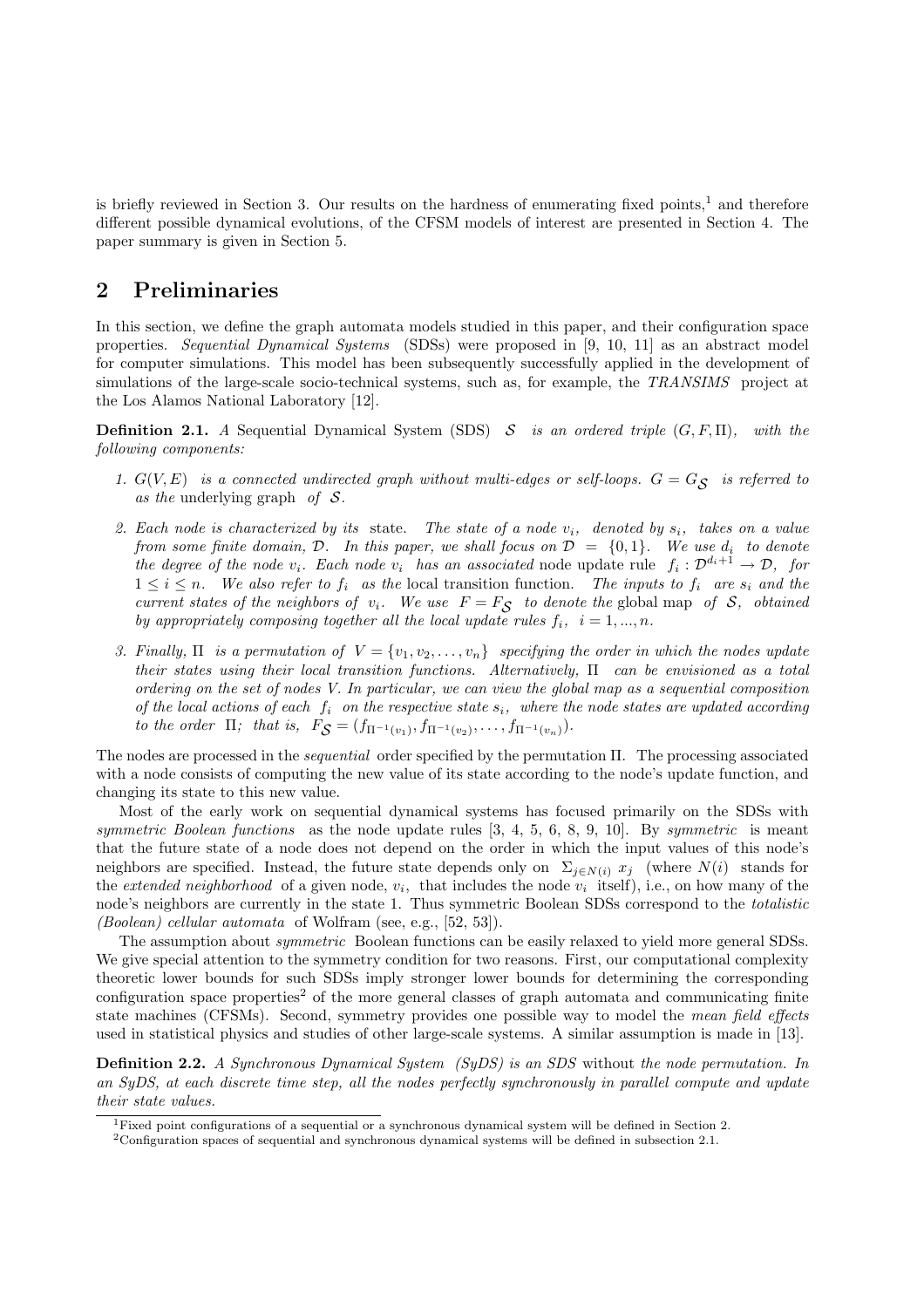Thus, the SyDSs are similar to the finite classical cellular automata, except that in an SyDS the nodes may be interconnected in an arbitrary fashion, whereas in a classical cellular automaton the nodes are interconnected in a regular fashion. Another difference is that, whereas in the classical CA all nodes update according to the same rule, in an SyDS different nodes, in general, may use different update rules.

In the sequel, we shall often slightly abuse the notation, and not explicitly distinguish between an SDS's or SyDS's node itself,  $v_i$ , and its state,  $s_i$ . The intended meaning will be clear from the context. We shall discuss in more detail several possible interpretations of the global map  $F = F_S$ , and how this map acts on the (global) configurations of an  $S(y)$ DS  $S$ , in subsection 2.1.

### 2.1 SDS and SyDS Configuration Space Properties

A configuration of an SDS or SyDS  $S = (G, F, \Pi)$  is a vector  $(b_1, b_2, \ldots, b_n) \in \mathcal{D}^n$ . A configuration C can also be thought of as a function  $C: V \to \mathcal{D}$ .

The function computed by SDS  $S$ , denoted by  $F_S$ , specifies for each configuration  $C$  the next configuration  $\mathcal{C}'$  reached by  $\mathcal S$  after carrying out the updates of the node states in the order given by II. Thus, the function  $F_S$  :  $\mathcal{D}^n$  →  $\mathcal{D}^n$  is a total function on the set of global configurations. This function therefore defines the dynamics of the SDS  $S$ . We say that  $S$  moves from a configuration  $C$ to a configuration  $F_{\mathcal{S}}(\mathcal{C})$  in a single transition step. Alternatively, we say that SDS  $\mathcal{S}$  moves from a configuration C at time t to a configuration  $F_{\mathcal{S}}(\mathcal{C}) = \mathcal{C}'$  at time  $t+1$ . Assuming that each node update function  $f_i$  is computable in time polynomial in the size of the description of  $S$ , clearly each transition step will also take polynomial time in the size of the SDS's description. The initial configuration of an SDS S will be often denoted by  $\mathcal{C}^0$  in the sequel. Given an SDS S with the initial configuration  $\mathcal{C}^0$ , the configuration of S after t time steps is denoted by  $\mathcal{C}^t$ .

The configuration space (also called phase space)  $P_S$  of an SDS or SyDS S is a directed graph defined as follows. There is a vertex in  $\mathcal{P}_{\mathcal{S}}$  for each global configuration of S. There is a directed edge from a vertex representing configuration C to that representing configuration C' if  $F_S(\mathcal{C}) = \mathcal{C}'$ . Since any SDS or SyDS is a deterministic dynamical system, each vertex in its configuration space has the out-degree of 1. Since the domain  $D$  of state values is assumed finite, and the number of nodes in the SDS is finite, the number of configurations in the phase space is also finite. If the size of the domain (that is, the number of possible states of each node) is  $|\mathcal{D}|$ , then the number of global configurations in  $\mathcal{P}_{\mathcal{S}}$  is  $|\mathcal{D}|^n$ .

**Definition 2.3.** A configuration C of an  $S(y)DS S$  is a fixed point (FP) configuration if  $F_S(\mathcal{C}) = \mathcal{C}$ , that is, if the transition out of  $C$  is to  $C$  itself.

### 3 Related Work

SDSs and SyDSs investigated in this paper are closely related to the graph automata (GA) models studied in [32, 35] and the one-way cellular automata studied by Roka in [39]. In fact, the general finite-domain SyDSs exactly correspond to the graph automata of Nichitiu and Remila as defined in [35]. The main difference between the graph automata in [32, 35] and the SDSs studied herein is the sequential ordering aspect. In particular, SDSs generalize the finite sequential CA  $[44, 45]$  in that they allow arbitrary (finite) underlying graphs, as opposed to restricting cellular spaces to the regular Cayley graphs only [16].

Over the recent years, several researchers have considered the issue of the communication model in discrete dynamical systems [15, 17, 24, 39, 44]. For instance, Huberman and Glance in [24] discuss and demonstrate experimentally that certain (simulations of) *n*-person evolutionary games exhibit very different, but probably more realistic, dynamics when the cells are updated sequentially, as opposed to when they are updated synchronously in parallel. Comparison and contrast of the resulting dynamics in cellular automata and automata networks when the nodes update perfectly synchronously vs. when they update sequentially can be found, e.g., in [17, 44].

Barrett, Mortveit and Reidys in [9, 10, 33], and Laubenbacher and Pareigis in [31], investigate the mathematical properties of sequential dynamical systems. Barrett et al. study the computational com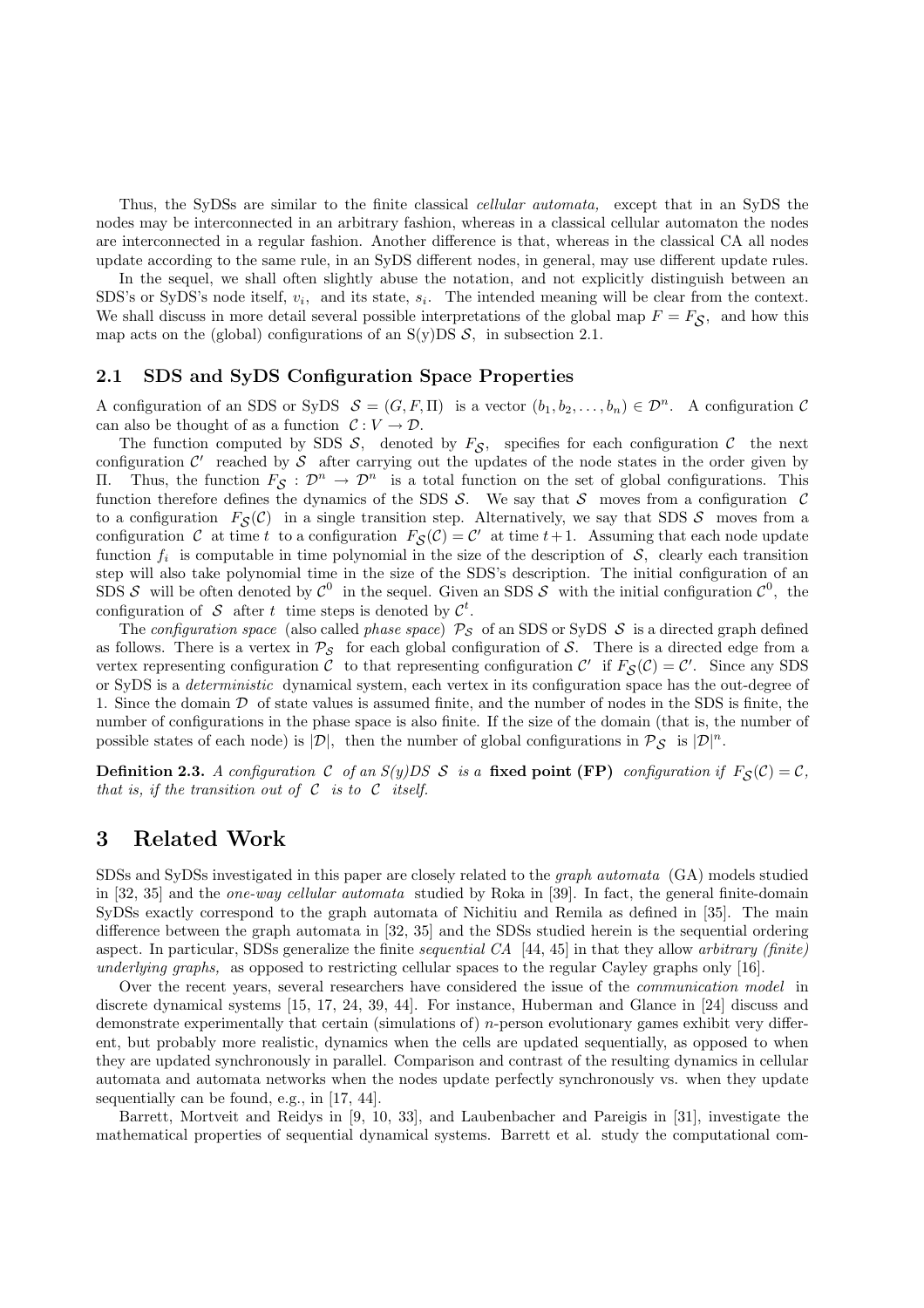plexity of several configuration space problems for SDSs. These include REACHABILITY, PREDECESSOR EXISTENCE and PERMUTATION EXISTENCE  $[6, 7]$ . Problems related to the existence of GARDEN OF EDEN and FIXED POINT configurations are studied in  $[8]$ . The first results on the related counting problems, some of which are revisited (in much less detail) in this paper, can be found in [46].

Counting or enumeration problems naturally arise in many contexts, from approximate reasoning and Bayesian belief networks in AI (e.g., [40]), to network reliability and fault-tolerance (e.g., [47]), to statistical physics (e.g., [28, 30]). Counting problems often arise in the context of discrete dynamical systems and theoretical models for parallel and distributed computing, as well. Indeed, being able to efficiently solve certain counting problems is essential for the full understanding of the underlying dynamical system's qualitative behavior. Perhaps the most fundamental counting problem about any dynamical system is to determine (or estimate) the number of attractors of that system [2]; these attractors correspond to our *fixed points.* Counting the non-FP temporal cycles and cycle configurations, or the *garden of* Eden  $(GE)$  configurations, or the sizes of basins of attraction for different attractors, may also be of interest. For example, in deterministic discrete dynamical systems that are temporal cycle-free, such as the asynchronous (that is, sequential) discrete Hopfield networks with linear threshold update rules [22, 23], or the sequential CA with monotone threshold update rules [17, 44, 45], the number of fixed points equals the number of possible dynamical evolutions of the system. In the context of Hopfield networks, the interpretation of the FP count is that it tells us *how many distinct patterns* a given Hopfield net can memorize [2, 22, 23]. In other, more general deterministic dynamical systems, the total number of possible evolutions equals the sum of the number of fixed points and the number of non-FP temporal cycles.

# 4 Results on Hardness of Enumerating SDS and SyDS Fixed Points

We shall use reductions from the known  $\#P$ -complete problems, such as the counting version of POSITIVE-Exactly-1-in-3-SAT (PE3SAT), to the problems of counting FPs in certain classes of SDSs and SyDSs. These reductions will establish the #P-completeness of those counting problems about SDSs and SyDSs. We now define the variants of SATISFIABILITY [14, 38] that we shall use in the sequel:

Definition 4.1. EXACTLY-ONE-IN-THREE-SATISFIABILITY (or E3SAT for short), is a version of 3CNF-SAT [14] such that, first, each clause in a given 3CNF formula contains exactly three literals, and, second, where a truth assignment is considered to satisfy the given 3CNF formula if and only  $if$  exactly one of the three literals is true in each clause. POSITIVE-EXACTLY-ONE-IN-THREE-SATISFIABILITY (abbreviated as PE3SAT) is further restricted: no clause in the 3CNF formula is allowed to contain a negated literal.

Our  $\#P$ -hardness result in this section will be a consequence of the following result by Hunt et al. on the hardness of counting satisfying truth assignments of the PE3SAT Boolean formulae:

**Proposition 4.1.** [25] The problems of exact enumeration of the satisfying assignments of (i) E3SAT, (ii)  $PE3SAT$  and (iii)  $PLANAR-PESSAT$  are all  $\#P$ -hard.

We have shown in [46] that counting fixed points in an arbitrary Boolean SDS or SyDS is, in general,  $\#\mathbf{P}$ -complete. We sketch the construction from [46] below.

Let an arbitrary instance I of PE3SAT be given, where I has n variables and  $m$  clauses. The only assumption we make about I is that it does not have any redundant variables; that is, we assume that each of the n variables appears in at least one clause. We construct the corresponding instance of an SDS  $S = S(I)$  from Boolean formula I as follows. The underlying graph of S has a distinct node for each variable  $x_i$ ,  $1 \le i \le n$ , and for each clause  $C_j$ ,  $1 \le j \le m$ . The node labeled  $x_i$  is connected to the node labeled  $C_j$  if and only if, in the Boolean formula I, variable  $x_i$  appears in clause  $C_j$ . In addition, our graph has one additional node, labeled y, that is adjacent to the nodes  $C_j$  for all indices  $j = 1, ..., m$ . Hence, each  $C_i$  has exactly four neighbors, and the node y has m neighbors.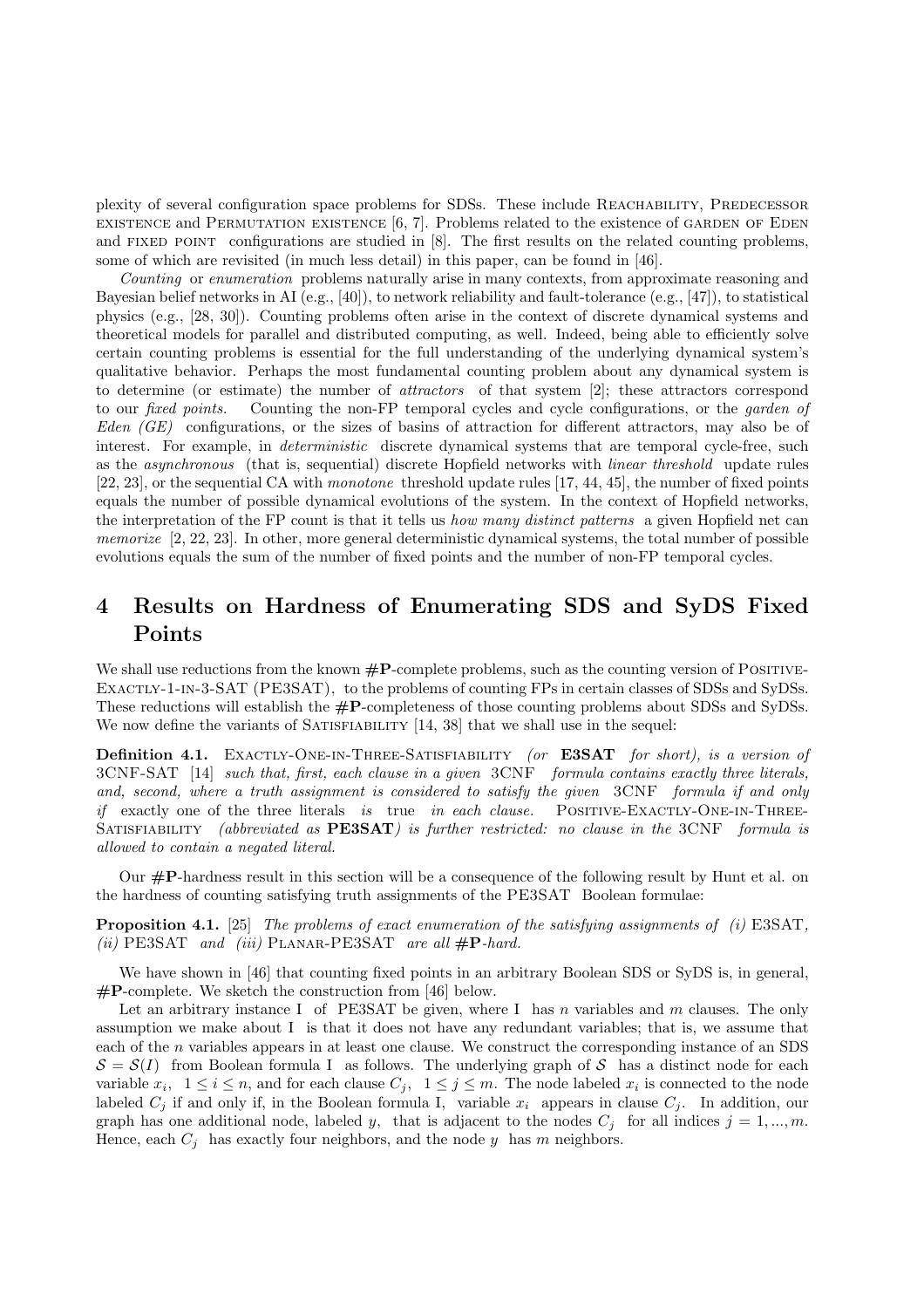The node update functions of our SDS  $S$  are as follows:

- Each node  $C_j$  evaluates the logical  $AND$  of the current value of the node y, the value evaluated by the PE3SAT function of the three variables  $\{x_{j_1}, x_{j_2}, x_{j_3}\}\$  that appear in the corresponding clause  $C_j$ of I, and the current value of itself; that is, the node update function  $C_j$  evaluates to 1 if and only if:

(i) exactly one of the three neighboring nodes  $x_{j_1}, x_{j_2}, x_{j_3}$  is in the state 1;

(ii) the node  $y$  currently holds the value 1; and

(iii) the current value of  $C_i$  itself is 1.

- The special node y evaluates the Boolean AND of its own current value and the current values of the clause nodes  $C_i$ ,  $1 \leq j \leq m$ . This will enable us to argue that the node y, in effect, evaluates the Boolean formula for the specified truth assignment  $\{x_1, ..., x_n\}$ , provided that the initial value of y is  $y^0 = 1$ , and, likewise, that  $C_j^0 = 1$ , for all  $j, 1 \le j \le m$ .

- Each node  $x_i$  evaluates the logical  $AND$  of itself and the current values stored in the clause nodes  $C_{i(i)}$  such that, in the original formula I, variable  $x_i$  appears in each of the clauses  $C_{i(i)}$  (and in no other clauses of I).

The order of the node updates is  $(C_1, ..., C_m, y, x_1, ..., x_n)$ .

We observe that each of the clause nodes  $C_i$  in S has only  $O(1)$  neighbors, and, consequently, the description of its update rule, whether given as a (reasonably succinct) Boolean formula or a truth table, will also be of size  $O(1)$ . In contrast, node y has  $\Theta(|V|)$  neighbors. However, y updates according to a very simple rule, namely, the Boolean AND rule, that can certainly be encoded much more succinctly than via a truth table with  $\Theta(2^m)$  rows. Similarly, the variable nodes,  $x_i$ , also update according to the Boolean AND function, which can be encoded, if need be, in a succinct tabular form even for those nodes that correspond to the variables in the original PE3SAT formula that appear in more than  $O(1)$ clauses. In particular, the description of  $S = (G_{\mathcal{S}}, F_{\mathcal{S}}, \Pi_{\mathcal{S}})$  can certainly be encoded so that the size of that encoding is *linear* in the size of the representation of the underlying graph  $G_{\mathcal{S}}$  alone, and is also polynomially related to the size of the original PE3SAT formula I.

We claim that the reduction from  $\#PE3SAT$  to  $\#FP-SDS$  based on the above SDS construction from an instance I of PE3SAT is weakly parsimonious. Both problems clearly belong to the class  $\#P$ . Since #PE3SAT is also hard for that class [25], the result below immediately follows:

Theorem 4.1. The problem of exactly counting the fixed points of an arbitrary Boolean SDS (and therefore also of any more general finite domain SDS) is  $\#P$ -complete.

A formal proof that the above construction is, indeed, a weakly parsimonious reduction from #PE3SAT to #FP-SDS, as well as a detailed analysis of what the resulting configuration space looks like, can be found in our online technical report [46].

By a straight-forward modification of the given SDS construction, and a similar argument to the one in the proof of Theorem 4.1, the #FP-SyDS problem for the general Boolean, as well as other finite domain SyDSs, is hard for the class  $\#P$ , as well.

#### **Corollary 4.1.** The problem  $\#FP\text{-}SyDS$  for Boolean and other finite domain SyDSs is  $\#P\text{-}complete$ .

We remark that the underlying graph in the construction above is *bipartite*, as there are no lateral edges among the variable nodes or among the clause nodes, and hence only even-length closed paths<sup>3</sup> are possible. Moreover, by the results of Hunt et al. in [25] on the complexity of counting problems for the planar graphs (see Proposition 4.1), the underlying graph  $G_{\mathcal{S}}$  in our construction can be also made *planar* while preserving the hardness of the counting problem  $\#FP-S(y)DS$ . Likewise, as a straight-forward corollary to the complexity results by Vadhan on counting in sparse graphs and sparse Boolean formulae [47], a  $O(1)$  bound on the maximum node degree for the variable nodes can be imposed, while preserving the  $\#P$ -completeness of  $\#FP-S(y)DS$ .

 $3$ We purposefully avoid using the word "cycle" here, even though it is the more common term in the graph theory literature, in order to avoid possible confusion between closed paths, or cycles, in the underlying graph of an SDS on the one hand, and the temporal cycles characterizing this dynamical system's behavior (that is, the directed cycles in the resulting configuration space), on the other.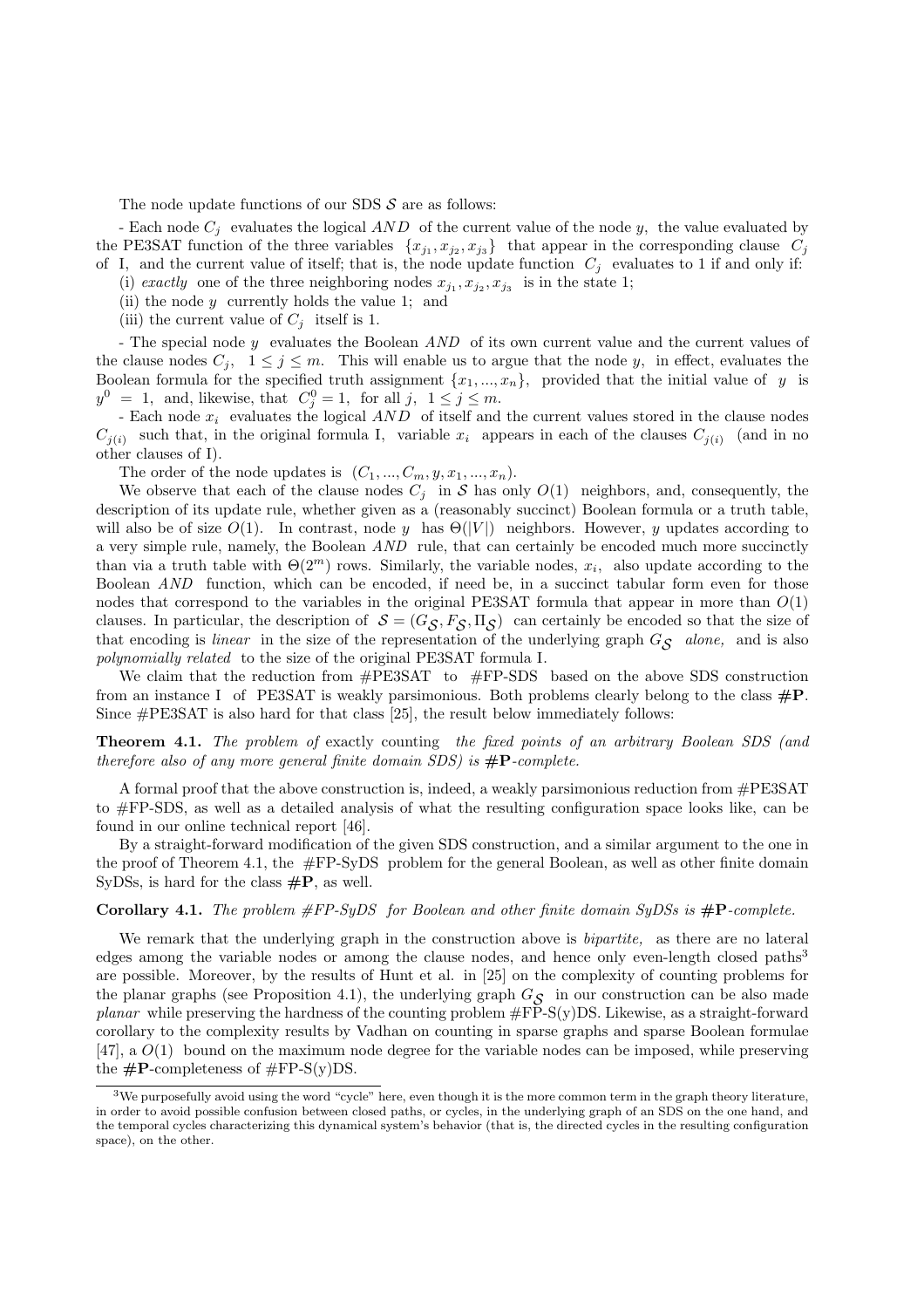Therefore, when all these restrictions on  $G_{\mathcal{S}}$  are imposed simultaneously, the conclusion is that the  $\#FP-S(y)DS$  problem is  $\#P$ -complete even when the underlying graph is (i) planar, (ii) bipartite, (iii) with only one node of degree greater than  $O(1)$  (and hence, in particular, very sparse on average). We show in the next subsection that the  $\#P$ -completeness of exactly counting FPs still holds when the local update rules are restricted to symmetric Boolean functions. Finally, in subsection 4.2, we establish the intractability of counting FPs in symmetric Boolean SDSs and SyDSs even when the underlying graph, in addition to being bipartite, is also uniformly sparse and regular.

### 4.1 Counting Fixed Points of Symmetric Boolean SDSs

The hardness results for symmetric Boolean SDSs and SyDSs will be based on an appropriate reduction from the PE2-in-3SAT problem. We define PE2-in-3SAT similarly to how we defined PE3SAT, only this time we require each clause to have exactly two true variables (rather than exactly one as was the case in PE3SAT). We observe that, since PE3SAT is NP-complete, so is PE2-in-3SAT , and moreover the  $\#P$ -completeness of the counting version of the former, let's denote it  $\#PESSAT$ , also implies the  $\text{\#P-completeness of the counting version of the latter, } \text{\#PE2-IN-3SAT}.$ 

Let an instance I of PE2-IN-3SAT be given. Assume that there are n Boolean variables, denoted  $x_1, ..., x_n$ , and m clauses,  $C_1, ..., C_m$ , in I. We recall that each clause  $C_i$  contains exactly three unnegated variables,  $x_{j_1}, x_{j_2}, x_{j_3}$ . A monotone 3CNF Boolean formula I is a *positive* or *satisfying* instance of PE2-IN-3SAT if and only if there exists a truth assignment to  $x_1, ..., x_n$  such that exactly two variables in each clause are true.

We now prove that counting FPs of a symmetric Boolean SyDS or SDS is  $\#P$ -complete. We recall that fixed points are invariant under the node update ordering; that is, regardless of whether the nodes update synchronously in parallel, or sequentially according to an arbitrary ordering Π, the fixed points of the underlying dynamical system as specified by its graph and the local node update functions remain the same (see [33] for a proof).

Theorem 4.2. The problem of counting fixed points of a symmetric Boolean Synchronous Dynamical System, abbreviated as  $\#\text{FP-SYM-SYDS}$ , is  $\#\text{P-complete}$ .

**Proof sketch:** To show  $\#P$ -hardness, we reduce the problem of counting the satisfying truth assignments of an instance of PE2-in-3SAT to counting the fixed points of a symmetric Boolean SyDS. We construct an SyDS,  $S$ , from an instance of PE2-IN-3SAT as follows. We let the underlying graph of  $S$ have  $m + n + 1$  vertices: one for each variable, one for each clause, and one additional vertex, denoted by y. Next, we define the edges of the underlying SyDS graph. Each vertex node  $x_i$  is adjacent to those and only those clause nodes  $C_{i(i)}$  such that the corresponding variable  $x_i$  appears in the corresponding clause  $C_{i(i)}$  of formula I. Each clause node  $C_j$  is adjacent to all other clause nodes  $C_k$  (for all k,  $1 \leq k \leq m$ ,  $k \neq j$ , to the special node y, and to the three nodes  $x_{j_1}, x_{j_2}, x_{j_3}$  corresponding to the Boolean variables that appear in the clause  $C_j$  in the formula. By symmetry, the node y is adjacent to all the clause nodes  $C_j$ ,  $1 \leq j \leq m$ .

We define the node update functions as follows:

$$
\begin{array}{l} x_{i}^{t+1} = x_{i}^{t} \wedge (\wedge_{j(i)} C_{j(i)}^{t}); \\ C_{j}^{t+1} = \text{ALL-BUT-ONE }\{x_{j_{1}}^{t}, x_{j_{2}}^{t}, x_{j_{3}}^{t}, C_{1}^{t}, ..., C_{m}^{t}, y^{t}\}; \\ y^{t+1} = y^{t} \wedge (\wedge_{j=1}^{m} C_{j}^{t}), \end{array}
$$

where the Boolean-valued function ALL-BUT-ONE of q Boolean variables (for any integer  $q \ge 1$ ) is defined as ALL-BUT-ONE $\{z_1, ..., z_q\} = 1$  if and only if *exactly* one of its inputs  $z_l$  is 0, and all the rest are 1s.

We claim that the constructed synchronous dynamical system has  $|T| + 2$  fixed points if and only if the corresponding instance of  $PE2$ -IN-3SAT has  $|T|$  satisfying truth assignments. A detailed proof of this claim can be found in our electronic technical report [46].

By the invariance of fixed points with respect to the node update ordering, the next result on the hardness of counting FPs in symmetric Boolean SDSs is not surprising.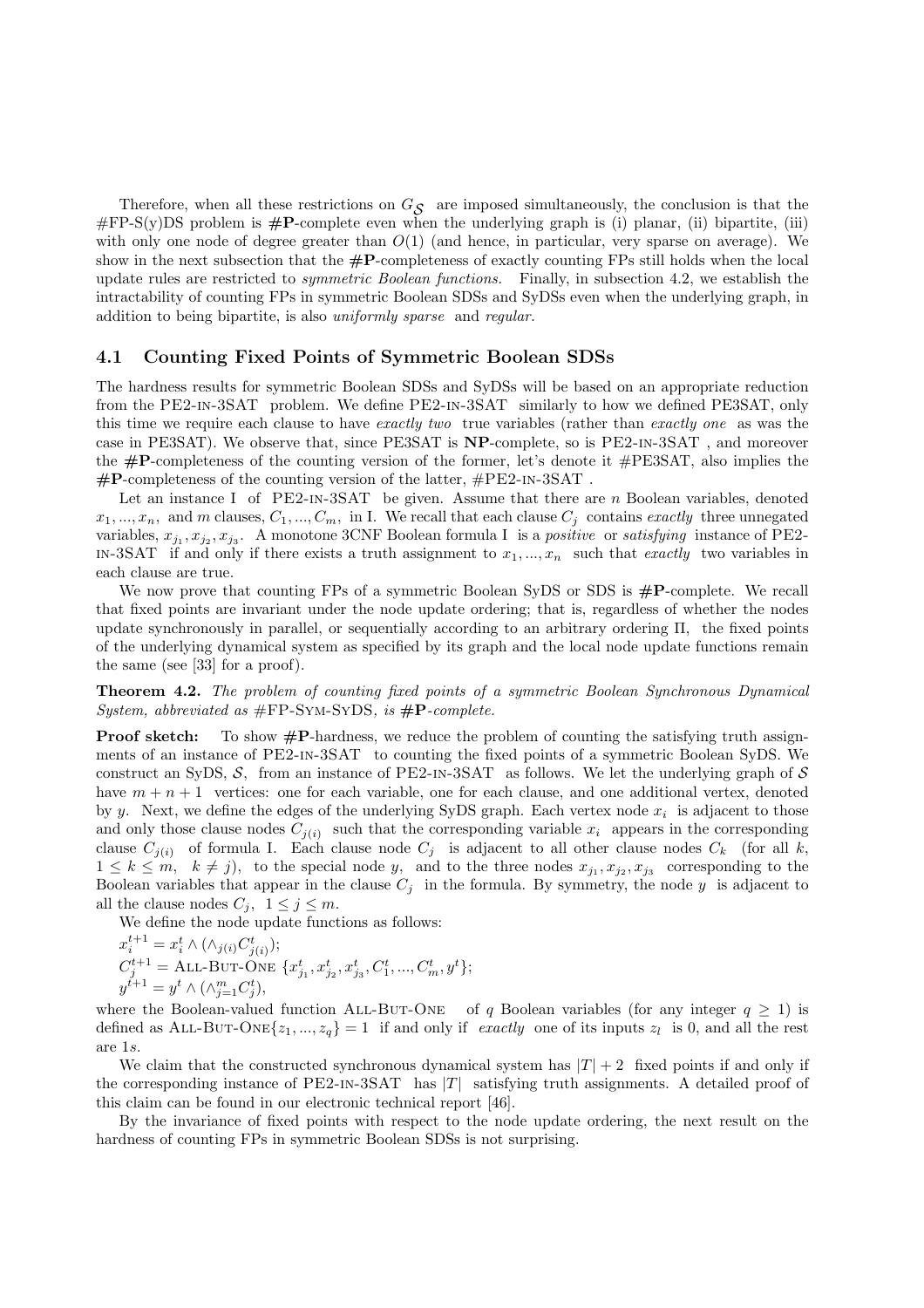**Theorem 4.3.** The problem of counting fixed point configurations of symmetric Boolean SDSs (abbreviated) as  $\#FP\text{-SYM-SDS}$  is  $\#P\text{-complete}$ .

Again, the full proof can be found in [46].

### 4.2 Counting FPs of Symmetric SDSs over Uniformly Sparse Graphs

In subsection 4.1, we have established that counting FPs of *symmetric Boolean* SDSs and SyDSs is, under the usual assumptions in computational complexity, intractable. The constructions there are only weakly parsimonious; see [46] for more details. Perhaps more importantly, the underlying graphs in those constructions have nodes with an unbounded number of neighbors; those nodes would correspond to agents that can directly communicate with many other agents. In most large-scale MAS, however, an agent can directly communicate with only a handful of other agents, i.e., the underlying communication topology is sparse.

In this subsection, we show that enumerating FPs of symmetric Boolean  $S(y)$ DSs remains  $\#P$ -complete, even when the underlying graph, that is, the communication network topology of the agents, is uniformly sparse. That is, the result holds even when each node of an SDS or SyDS has only  $O(1)$  neighbors. In particular, the intractability of the FP enumeration problem holds even when the underlying graph is 3-regular and also bipartite. Moreover, our construction that will establish the desired result will be (strongly) parsimonious.

### Theorem 4.4. The problem of enumerating fixed point configurations of symmetric Boolean SDSs and  $SyDSS$  is  $\#P$ -complete even when the underlying graph is simultaneously 3-regular and bipartite.

**Proof:** We first establish the  $\#P$ -hardness of the problem of enumerating FPs of a symmetric Boolean SDS (Sym-Bool-SDS) when the underlying graph is bipartite and has all node degrees bounded by 3. A simple modification will then yield the desired result for 3-regular graphs.

Let an instance of *monotone* 2CNF Boolean formula be given, such that no variable appears in more than three clauses. We assume that each clause contains exactly two distinct unnegated Boolean variables. For the ease of the subsequent SDS construction, we do not allow any redundant clauses or variables in this monotone 2CNF instance; in particular, without loss of generality, we assume that each variable appears in at least one clause. None of these restrictions affects the computational complexity of the underlying enumeration problem.

By the results of Vadhan [47] and Greenhill [20], enumerating satisfying assignments of such a Boolean formula is still  $\#\mathbf{P}$ -complete. From this monotone 2CNF formula we parsimoniously construct a *symmetric* Boolean SDS as follows. As before, we denote the number of variables by  $n$  and the number of clauses by m. There is a node for each variable  $x_i$  in the 2CNF formula, and a node for each clause  $C_j$  in the formula. As before, a variable node  $x_i$  is adjacent to a *clause node*  $C_j$  if and only if, in the 2CNF formula, the corresponding variable appears in the corresponding clause. Unlike our prior constructions, no auxiliary nodes or edges are needed. The node update rules are as follows. Each variable node,  $x_i$ , updates according to the Boolean AND of its own current state, and the current states of (up to three) clause nodes that this variable node is adjacent to. Each clause node,  $C_j$ , updates according to the following symmetric (but non-monotone) update rule:

$$
C_j \leftarrow \begin{cases} 1, & \text{if } C_j + x_{j_1} + x_{j_2} \neq 1 \\ 0, & \text{otherwise} \end{cases} \tag{1}
$$

where, in the 2CNF formula, the clause  $C_j$  is given by  $C_j = (x_{j_1} \vee x_{j_2})$ .

The node update ordering is any permutation Π such that first all the variable nodes update (in an arbitrary sequential order), and then all the clause nodes update (again, in an arbitrary order).

We claim that the given construction from MON-2CNF SATISFIABILITY to SYM-BOOL-SDS is parsimonious. We will outline the case analysis. There are two main cases to consider. Let's first assume that the SDS starts from an initial configuration where there exists a clause node,  $C_{i\star}$ , such that initially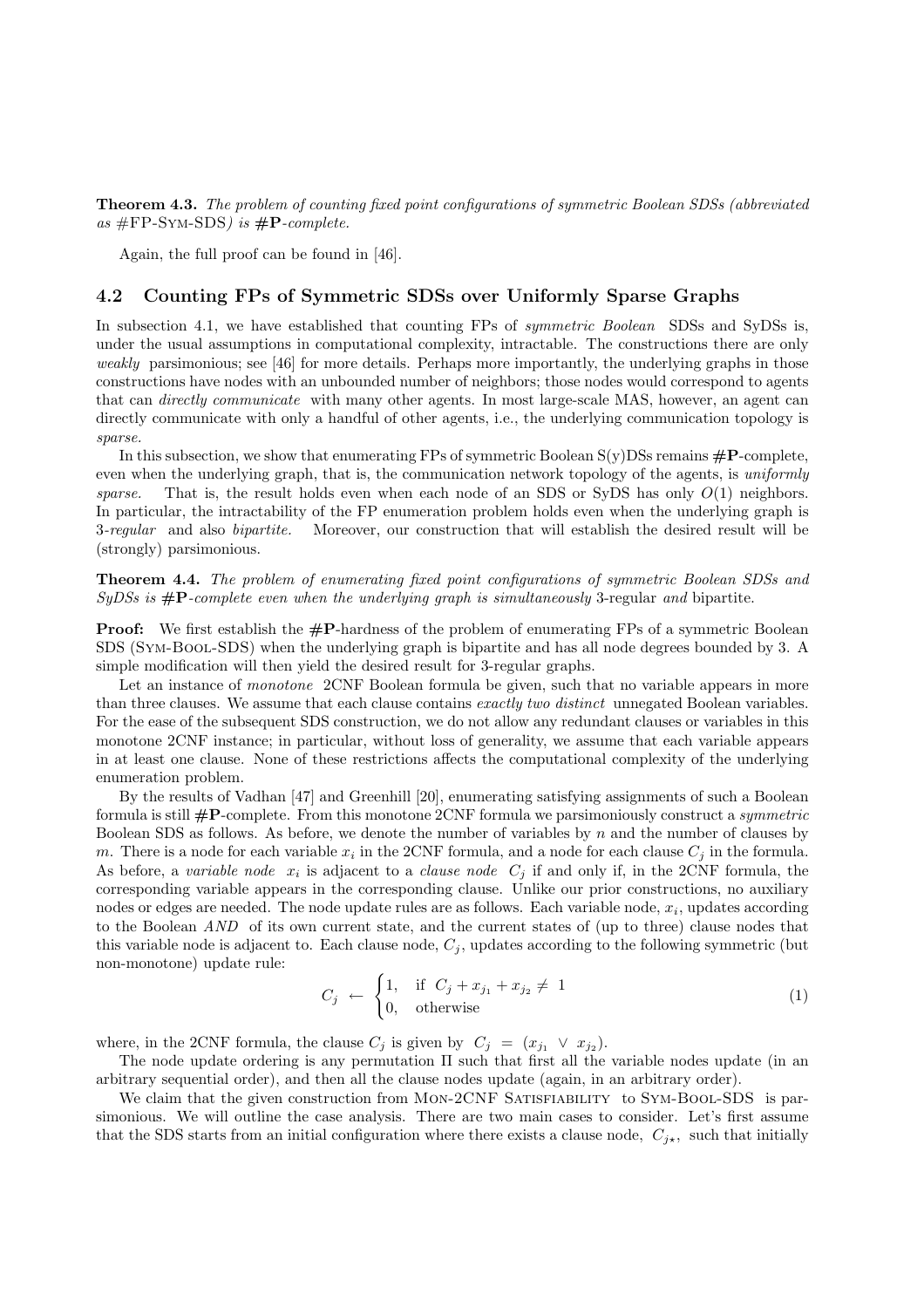$C_{j\star}^0=0$ . Consider the subconfiguration  $(C_{j\star}, x_{j\star_1}, x_{j\star_2})$ . If initially  $(x_{j\star_1}^0, x_{j\star_2}^0) = (0,0)$ , then this subconfiguration is already a part of a (local) temporal two-cycle, i.e.,  $(C_{j*}, x_{j*1}, x_{j*2})$  will alternate between  $(0,0,0)$  and  $(1,0,0)$  ad infinitum, irrespective of the states of other notes. If initially  $(x_{j*1}^0, x_{j*2}^0) \neq (0,0)$ , then, at time  $t = 1$ ,  $(C_{j*}^1, x_{j*1}^1, x_{j*2}^1) = (1, 0, 0)$ , and the same local temporal two-cycle  $\{(1, 0, 0), (0, 0, 0)\}$ is reached. Thus, if initially there exists a clause node that is in the state 0, such starting configuration may be either transient or cyclic, but it cannot be a fixed point.

The second scenario to consider is when, initially,  $C_j^0 = 1$ , for all j. There are two subcases: one is when the Boolean vector  $(x_1, ..., x_n)$  corresponds to a satisfying assignment of the underlying 2CNF formula, and the other is when this Boolean vector falsifies the formula. In the former case, each clause node will have at least two out of three of its inputs equal to 1 at time  $t = 1$ , so it will evaluate to 1. Similarly, each variable node, that updates according to Boolean AND, will have all its neighboring nodes in the state 1, so it will itself stay at its current value. Hence, it is immediate that each configuration of the form  $(C_1, ..., C_m, x_1, ..., x_n) = (1, ..., 1, x_1, ..., x_n)$ , where  $(x_1, ..., x_n)$  constitutes a satisfying assignment to the monotone 2CNF formula, is a fixed point.

In contrast, if  $(x_1, ..., x_n)$  falsifies the 2CNF formula, then there exists a clause node that has both its neighboring variable nodes in the state 0, and, since this clause node is currently in the state 1, it will have exactly one of its three inputs equal to 1. Hence, this clause node will change its state to 0, i.e., the corresponding starting configuration cannot be a FP.

Therefore, we conclude that the satisfying truth assignments of the Mon-2CNF formula are in a one-to-one correspondence with the fixed point configurations of the symmetric SDS constructed from this formula. The claim of the theorem for the SDSs whose underlying graphs have the maximum node degree of 3 now follows immediately.

Moreover, two straight-forward modifications can ensure that the Theorem holds for 3-regular graphs, as well. First, we can construct an SDS from a monotone 3CNF (instead of a monotone 2CNF) formula; this modification certainly does not make the corresponding problem of enumerating the satisfying truth assignments any easier. Secondly, the monotone 3CNF formula can be required to be such that each variable  $x_i$  appears in exactly three clauses, as opposed to at most three clauses (see, e.g., [20]). These two modifications maintain the  $\#\mathbf{P}$ -completeness of the enumeration version of SAT. Thus, the resulting underlying graph in our SDS construction, in addition to being uniformly sparse and bipartite, can be made to be 3-regular, as well.

The claim of the theorem has now been established for the symmetric Boolean SDSs. Essentially the same construction works for the corresponding Bool-Sym-SyDSs, where all the nodes update synchronously in parallel. The corresponding case analysis that establishes that the resulting reduction is, indeed, parsimonious, is similar to, but slightly different from, the analysis for the Bool-Sym-SDSs. We leave out the details due to space constraints.

To summarize, determining the number of stable configurations, and therefore of different possible dynamical evolutions that eventually stabilize and reach one of the stable configurations, is  $\#P$ -complete even for some very simplistic CFSM-based discrete dynamical systems, such as the symmetric Boolean SDSs and SyDSs studied in this paper. Moreover, as our final theorem above shows, this intractability holds even when the underlying network topology is regular, bipartite and very sparse. In particular, insofar as the sparseness aspect is concerned, our results for  $S(y)DSs$  on 3-regular graphs (and, more generally, all sparse graphs whose maximum node degree does not exceed 3) are, to the best of our knowledge, the sharpest of their kind yet: all previous results on the computational hardness of counting stable configurations for S(y)DSs (e.g., [46]), as well as for parallel and asynchronous Hopfield networks (e.g., [36, 37]), are for the underlying graphs with the maximum node degree of 4 or higher. We refer the reader to [46] for a more detailed discussion of some of the related work.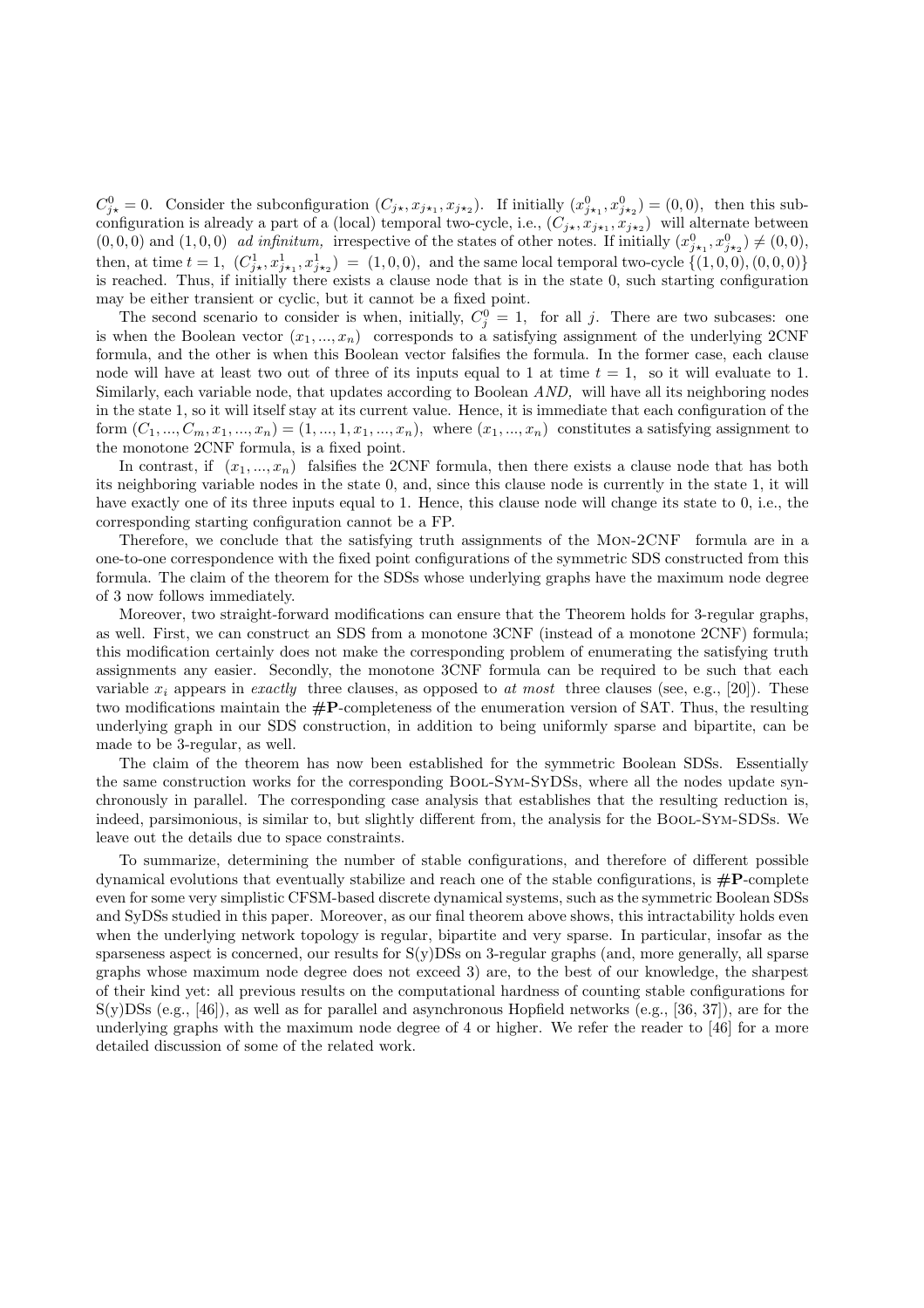# 5 Conclusions and Future Directions

Large-scale distributed computational and communication systems are often characterized by the property that, while the individual components may be relatively simple and their behavior well-understood, due to the interaction among those components and the interdependencies among different processes taking place at different components, the overall system behavior can become extremely complex.

As a step towards understanding the kind of emerging complexity in such large-scale decentralized infrastructures, as well as towards developing a general theory of their computer simulation, we have adopted a discrete dynamical systems perspective. The primary methodological approach to studying properties of a dynamical system is to study its behavior, i.e., its configuration space. In this paper, we consider certain types of graph automata, based on the general model of communicating finite state machines, as an appropriate class of discrete-time, discrete-state dynamical systems. We specifically focus on the problem of enumerating how many stable configurations (FPs) such dynamical systems have in their configuration spaces, when each of their nodes has only two distinct states, and updates according to a simple Boolean function of the states of its neighboring nodes. We establish that these enumeration problems for Sequential and Synchronous Dynamical Systems are  $\#P$ -complete, even when the following constraints on the structure of an SDS or SyDS simultaneously hold:

- the underlying graph of such an SDS or SyDS is *bipartite* and *uniformly sparse* and can also be made regular;
- each local update rule is required to be a symmetric Boolean function; and
- the nodes of the  $S(y)$ DS use *only two* different update rules.

In particular, we have shown in this work that important enumeration problems about distributed discrete dynamical systems are intractable when two important restrictions simultaneously hold. One, insofar as the inter-agent local interactions are concerned, we restricted the communication topology, that is, the underlying graphs of SDSs and SyDSs, to uniformly sparse bipartite graphs. Two, insofar as each agent's individual behavior is concerned, we limited the node update rules to symmetric Boolean-valued functions.

That there are important configuration space properties of Boolean SDSs that remain intractable even when those SDSs are severely restricted both in terms of the allowable underlying graphs and the allowable local update rules is an indication that a very complex and, in general, unpredictable global dynamics in multi-agent systems can be obtained via coupling of rather simple and strictly local interagent interactions of a homogeneous, mean field kind. Further exploring the implications of our results herewith in the context of large-scale multi-agent systems will be the subject of our future work.

Acknowledgments: We express our sincere gratitude to Alfred Hubler and Michael Loui (both from University of Illinois), Harry Hunt (SUNY-Albany) and Madhav Marathe (Los Alamos National Laboratory) for useful discussions, suggestions and/or feedback on various matters related to this paper. This work was supported in part by the ONR MURI grant, contract number N00014-02-1-0715.

## References

- [1] S. Amoroso and Y. Patt. "Decision procedures for surjectivity and injectivity of parallel maps for tessellation structures", Journal of Computer and System Sciences (JCSS), vol. 6, pp. 448 - 464, 1972
- [2] R. J. Bagley and L. Glass. "Counting and Classifying Attractors in High Dimensional Dynamical Systems", Journal of Theoretical Biology, vol. 183, pp. 269 - 284, 1996
- [3] C. Barrett, B. Bush, S. Kopp, H. Mortveit, C. Reidys. "Sequential Dynamical Systems and Applications to Simulations", Technical Report, Los Alamos National Laboratory, September 1999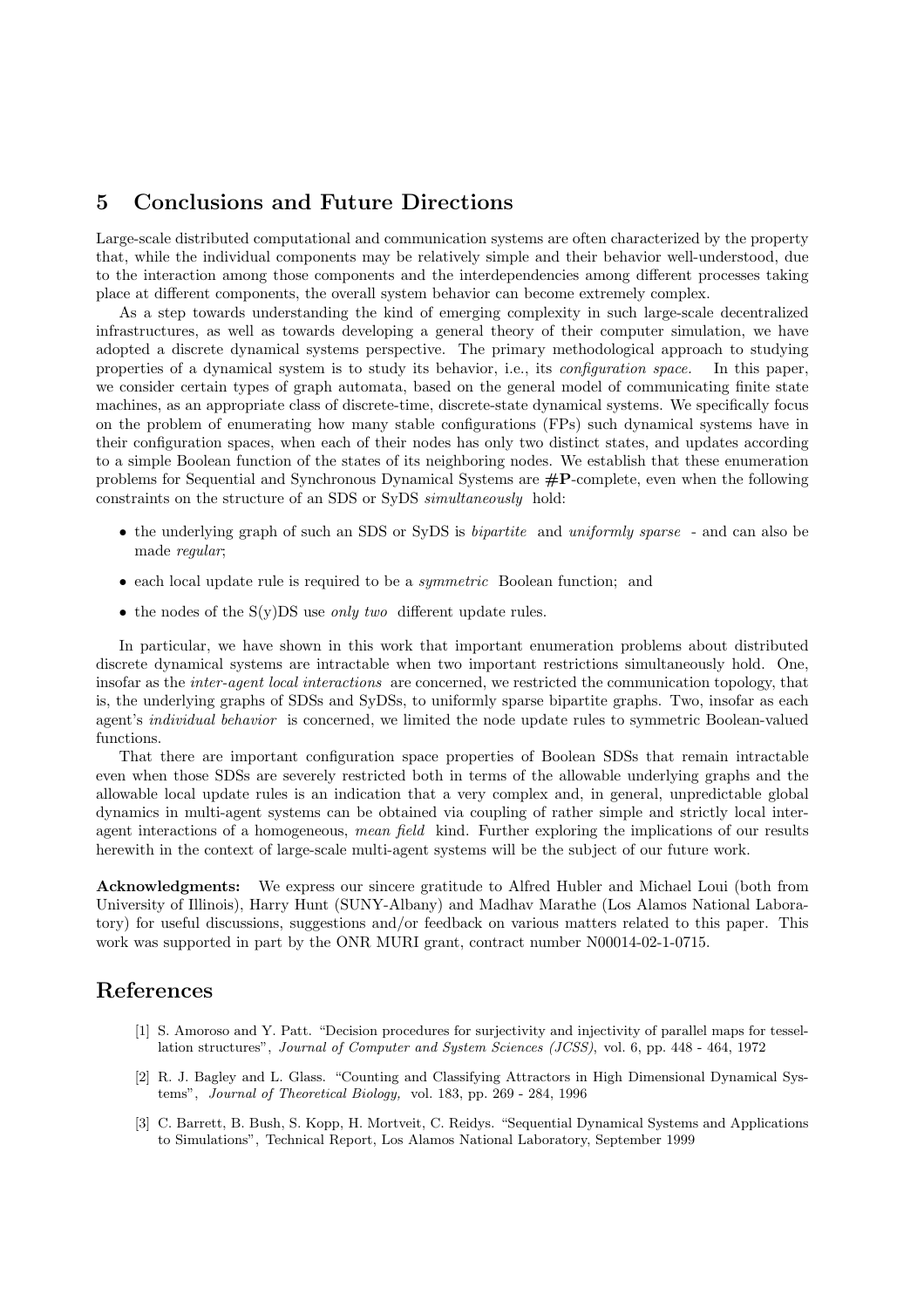- [4] C. Barrett, M. Marathe, H. Mortveit, C. Reidys, J. Smith, S.S. Ravi. "AdhopNET: Advanced Simulationbased Analysis of Ad-Hoc Networks", Los Alamos Unclassified Internal Report, 2000
- [5] C. Barrett, H. B. Hunt III, M. V. Marathe, S. S. Ravi, D. J. Rosenkrantz, R. E. Stearns. "Dichotomy Results for Sequential Dynamical Systems", Los Alamos National Laboratory Report, LA-UR-00-5984, 2000
- [6] C. Barrett, H. B. Hunt III, M. V. Marathe, S. S. Ravi, D. J. Rosenkrantz, R. E. Stearns. "Predecessor and Permutation Existence Problems for Sequential Dynamical Systems", Los Alamos National Laboratory Report, LA-UR-01-668, 2001
- [7] C. Barrett, H. B. Hunt III, M. V. Marathe, S. S. Ravi, D. J. Rosenkrantz, R. E. Stearns. "Reachability problems for sequential dynamical systems with threshold functions", Theoretical Computer Science, vol. 295, issues 1-3, pp. 41 - 64, February 2003
- [8] C. Barrett, H. B. Hunt III, M. V. Marathe, S. S. Ravi, D. J. Rosenkrantz, R. E. Stearns, P. T. Tosic. "Gardens of Eden and Fixed Points in Sequential Dynamical Systems", Proc. AA (DM-CCG), spec. ed. of Discrete Mathematics and Theoretical Computer Science (DMTCS), pp. 95 - 110, 2001
- [9] C. Barrett, H. Mortveit, and C. Reidys. "Elements of a theory of simulation II: sequential dynamical systems" Applied Mathematics and Compututation, vol. 107 (2-3), pp. 121 - 136, 2000
- [10] C. Barrett, H. Mortveit and C. Reidys. "Elements of a theory of computer simulation III: equivalence of SDS", Applied Mathematics and Computation, vol. 122, pp. 325 - 340, 2001
- [11] C. Barrett and C. Reidys. "Elements of a theory of computer simulation I: sequential CA over random graphs" Applied Mathematics and Computation, vol. 98, pp. 241 - 259, 1999
- [12] R.J. Beckman, et. al. "TRANSIMS: Case Study Dallas Ft-Worth", Los Alamos National Laboratory, LA UR 97-4502, 1999
- [13] S. Buss, C. Papadimitriou and J. Tsitsiklis. "On the predictability of coupled automata: An allegory about Chaos", Complex Systems, vol. 1 (5), pp. 525 - 539, 1991 (Preliminary version appeared in Proc. 31st Annual IEEE Symposium on Foundations of Computer Science (FOCS), October 1990)
- [14] M. R. Garey and D. S. Johnson. "Computers and Intractability: A Guide to the Theory of NPcompleteness" W. H. Freeman and Co., San Francisco, CA, 1979
- [15] P. Gacs. "Deterministic computations whose history is independent of the order of asynchronous updating", Tech. Report, Computer Science Dept, Boston University, 1997
- [16] M. Garzon. "Models of Massive Parallelism: Analysis of Cellular Automata and Neural Networks". Springer, 1995
- [17] E. Goles, S. Martinez. "Neural and Automata Networks: Dynamical Behavior and Applications", Math. and Its Applications series (vol. 58), Kluwer, 1990
- [18] E. Goles, S. Martinez (editors). "Cellular Automata and Complex Systems", Nonlinear Phenomena and Complex Systems series, Kluwer, 1999
- [19] F. Green. "NP-Complete Problems in Cellular Automata", Complex Systems, vol. 1 (3), pp. 453 474, 1987
- [20] C. Greenhill. "The Complexity of Counting Colourings and Independent Sets in Sparse Graphs and Hypergraphs", Computational Complexity, vol. 9, pp. 52 - 72, 2000
- [21] H. Gutowitz (Editor). "Cellular Automata: Theory and Experiment", North Holland, 1989
- [22] J. J. Hopfield. "Neural networks and physical systems with emergent collective computational abilities", Proc. Nat'l Academy Sci. USA, vol. 79, pp. 2554 - 2558, 1982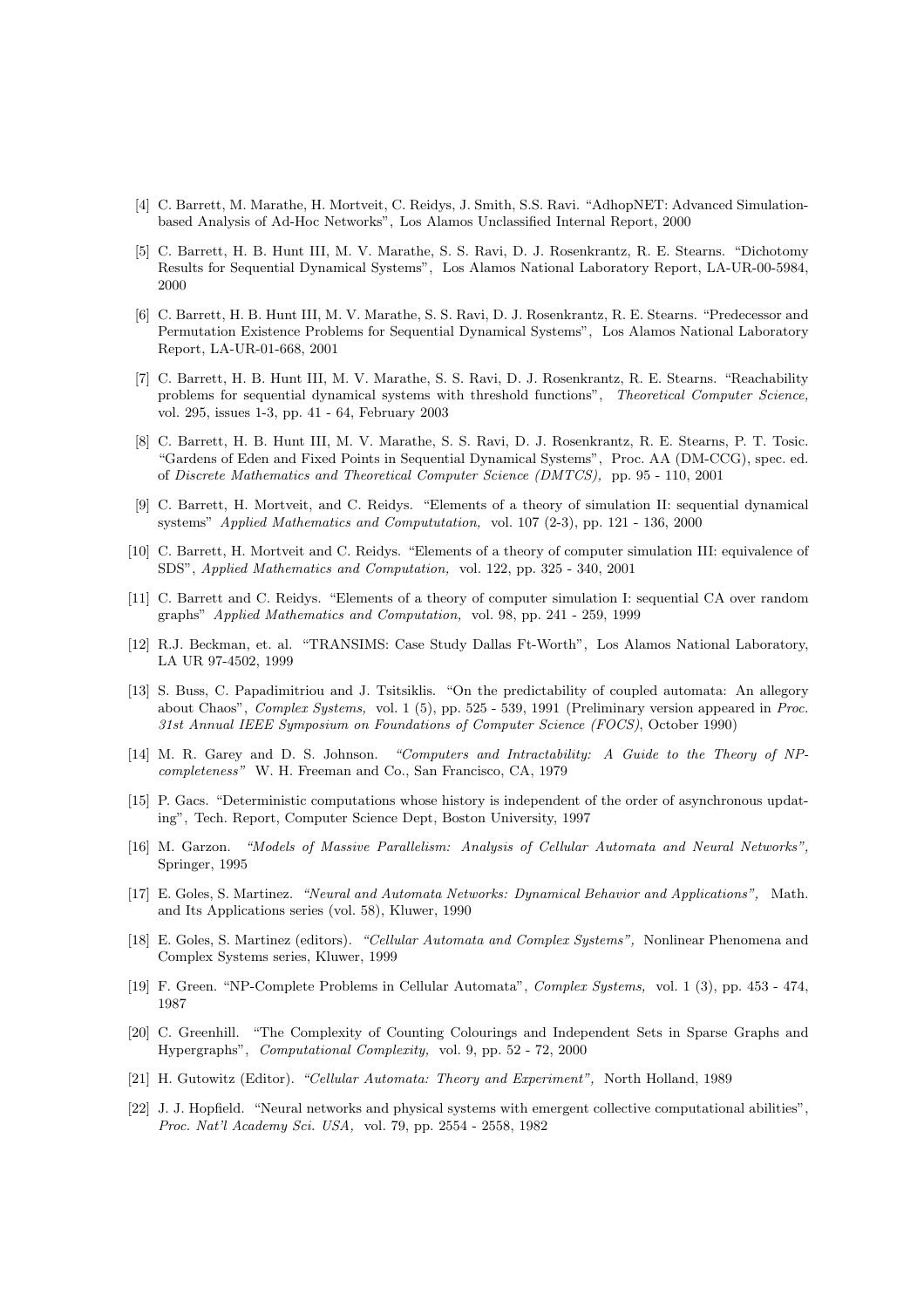- [23] J. J. Hopfield, D. W. Tank. "Neural computation of decisions in optimization problems", Biological Cybernetics, vol. 52, pp. 141 - 152, 1985
- [24] B. Huberman and N. Glance. "Evolutionary games and computer simulations" Proc. National Academy of Sciences, 1999
- [25] H. B. Hunt, M. V. Marathe, V. Radhakrishnan, R. E. Stearns. "The Complexity of Planar Counting Problems", SIAM J. Computing, vol. 27, pp. 1142 - 1167, 1998
- [26] L.P. Hurd, "On Invertible Cellular Automata", Complex Systems, vol. 1(1), pp. 69 80, 1987
- [27] T. E. Ingerson and R. L. Buvel. "Structure in asynchronous cellular automata", Physica D: Nonlinear Phenomena, vol. 10 (1-2), pp. 59 - 68, January 1984
- [28] M. Jerrum. "Two-dimensional monomer-dimer systems are computationally intractable", J. Statist. Physics, vol. 48, pp. 121 - 134, 1987 (Erratum in vol. 59, pp. 1087 - 1088, 1990)
- [29] M. Jerrum, A. Sinclair. "Approximating the permanent", SIAM J. Computing vol. 18, pp. 1149 1178, 1989
- [30] M. Jerrum, A. Sinclair. "Polynomial-time approximation algorithms for the Ising model", SIAM J. Computing, vol. 22, pp. 1087 - 1116, 1993
- [31] R. Laubenbacher, B. Pareigis. "Finite Dynamical Systems", Tech. report, Dept. of Mathematical Sciences, New Mexico State University, Las Cruces, N. Mexico, 2000
- [32] B. Martin. "A Geometrical Hierarchy of Graphs via Cellular Automata", Proc. MFCS'98 Satellite Workshop on Cellular Automata, Brno, Czech Republic, August 1998
- [33] H. Mortveit, C. Reidys. "Discrete, sequential dynamical systems", Discrete Mathematics, vol. 226, pp. 281 - 295, 2001
- [34] John von Neumann. "Theory of Self-Reproducing Automata", edited and completed by A. W. Burks, Univ. of Illinois Press, Urbana, 1966
- [35] C. Nichitiu and E. Remila. "Simulations of Graph Automata", Proc. MFCS'98 Satellite Workshop on Cellular Automata, Brno, Czech Republic, August 1998
- [36] P. Orponen. "On the computational complexity of discrete Hopfield nets", Proc. 20th Int'l Colloqium on Automata, Languages and Programming (ICALP '93), Springer LNCS series, vol. 700, pp. 215 - 226, 1993
- [37] P. Orponen. "Computational complexity of neural networks: a survey", Nordic J. Comp., vol. 1 (1), pp. 94 - 110, 1994
- [38] C. Papadimitriou. "Computational Complexity" , Addison-Wesley, Reading, Massachusetts, 1994
- [39] Z. Roka. "One-way cellular automata on Cayley graphs", Theoretical Computer Science, vol. 132 (1-2), pp. 259-290, Sept. 1994
- [40] D. Roth. "On the Hardness of Approximate Reasoning", Artificial Intelligence, vol. 82, pp. 27-302, 1996
- [41] K. Sutner. "On the computational complexity of finite cellular automata", Journal of Computer and System Sciences (JCSS), vol. 50 (1), pp. 87-97, February 1995
- [42] K. Sutner. "Computation theory of cellular automata", Proc. MFCS'98 Satellite Workshop on Cellular Automata, Bruno, Czech Republic, August 1998
- [43] C. Schittenkopf, G. Deco and W. Brauer. "Finite automata-models for the investigation of dynamical systems" Information Processing Letters, vol. 63 (3), pp. 137-141, August 1997